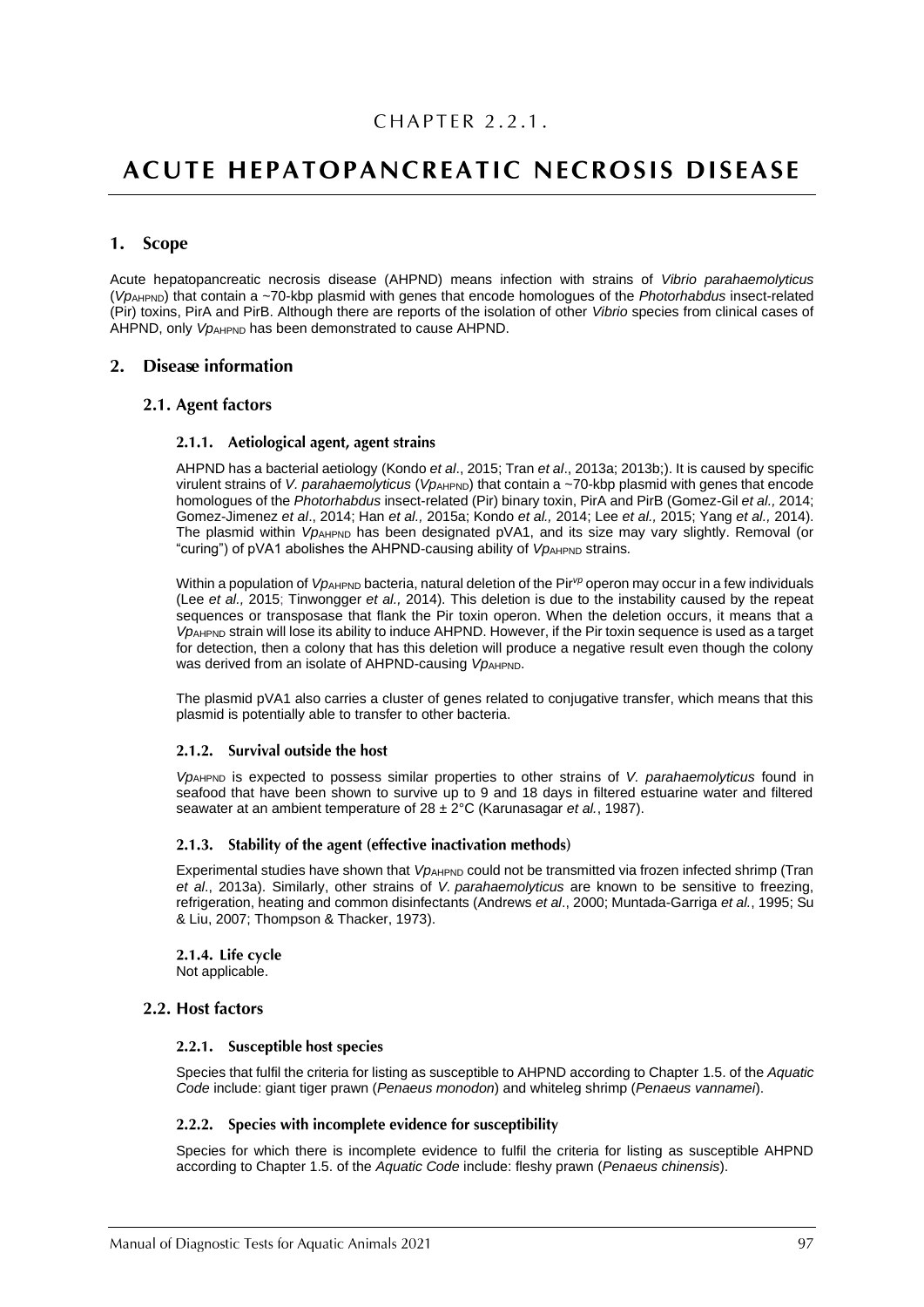In addition, pathogen-specific positive polymerase chain reaction (PCR) results have been reported in the following organisms, but an active infection has not been demonstrated: kuruma prawn *Penaeus japonicus.*

#### 2.2.3. Susceptible stages of the host

Mortalities occur within 30–35 days, and as early as 10 days, of stocking shrimp ponds with postlarvae (PL) or juveniles (Joshi *et al*., 2014b; Leaño & Mohan, 2012; Nunan *et al.,* 2014; Soto-Rodriguez *et al.,* 2015; Tran *et al.,* 2013b). De la Pena *et al*. (2015) reported disease outbreaks in the Philippines occurring as late as 46–96 days after pond-stocking.

#### 2.2.4. Species or subpopulation predilection (probability of detection)

Not applicable.

#### 2.2.5. Target organs and infected tissue

Gut-associated tissues and organs

#### 2.2.6. Persistent infection

No data or not known.

#### 2.2.7. Vectors

None is known, although as *Vibrio* spp. are ubiquitous in the marine environment, the possibility that there are vector species could be expected.

#### 2.3. Disease pattern

#### 2.3.1. Transmission mechanisms

*Vp*AHPND has been transmitted experimentally by immersion, feeding (*per os*) and reverse gavage (Dabu *et al.,* 2015; Joshi *et al*., 2014b; Nunan *et al.,* 2014; Soto-Rodriguez *et al.,* 2015; Tran *et al.,* 2013b), simulating natural horizontal transmission via oral routes and co-habitation.

#### 2.3.2. Prevalence

In regions where AHPND is enzootic in farmed shrimp, evidence indicates a near 100% prevalence (Tran *et al*., 2014a).

#### 2.3.3. Geographical distribution

The disease has been reported from China (People's Rep. of) (2010), Vietnam (2010), Malaysia (2011), Thailand (2012) (Flegel, 2012; Lightner *et al*., 2012), Mexico (2013) (Nunan *et al*., 2014) and the Philippines (2014) (Dabu *et al*., 2015; de la Pena *et al*., 2015).

#### 2.3.4. Mortality and morbidity

AHPND is characterised by sudden, mass mortalities (up to 100%) usually within 30–35 days of stocking grow-out ponds with PLs or juveniles (FAO, 2013; Hong *et al.,* 2016; NACA, 2012). Older juveniles may also be affected (de la Pena *et al*., 2015).

#### 2.3.5. Environmental factors

Water sources with low salinity (<20 ppt) seem to reduce the incidence of the disease. Peak occurrence seems to occur during the hot and dry season from April to July. Overfeeding, poor seed quality, poor water quality, poor feed quality, algal blooms or crashes are also factors that may lead to occurrences of AHPND in endemic areas (FAO, 2013; NACA, 2012).

# 2.4. Control and prevention

#### 2.4.1. Vaccination

Not applicable.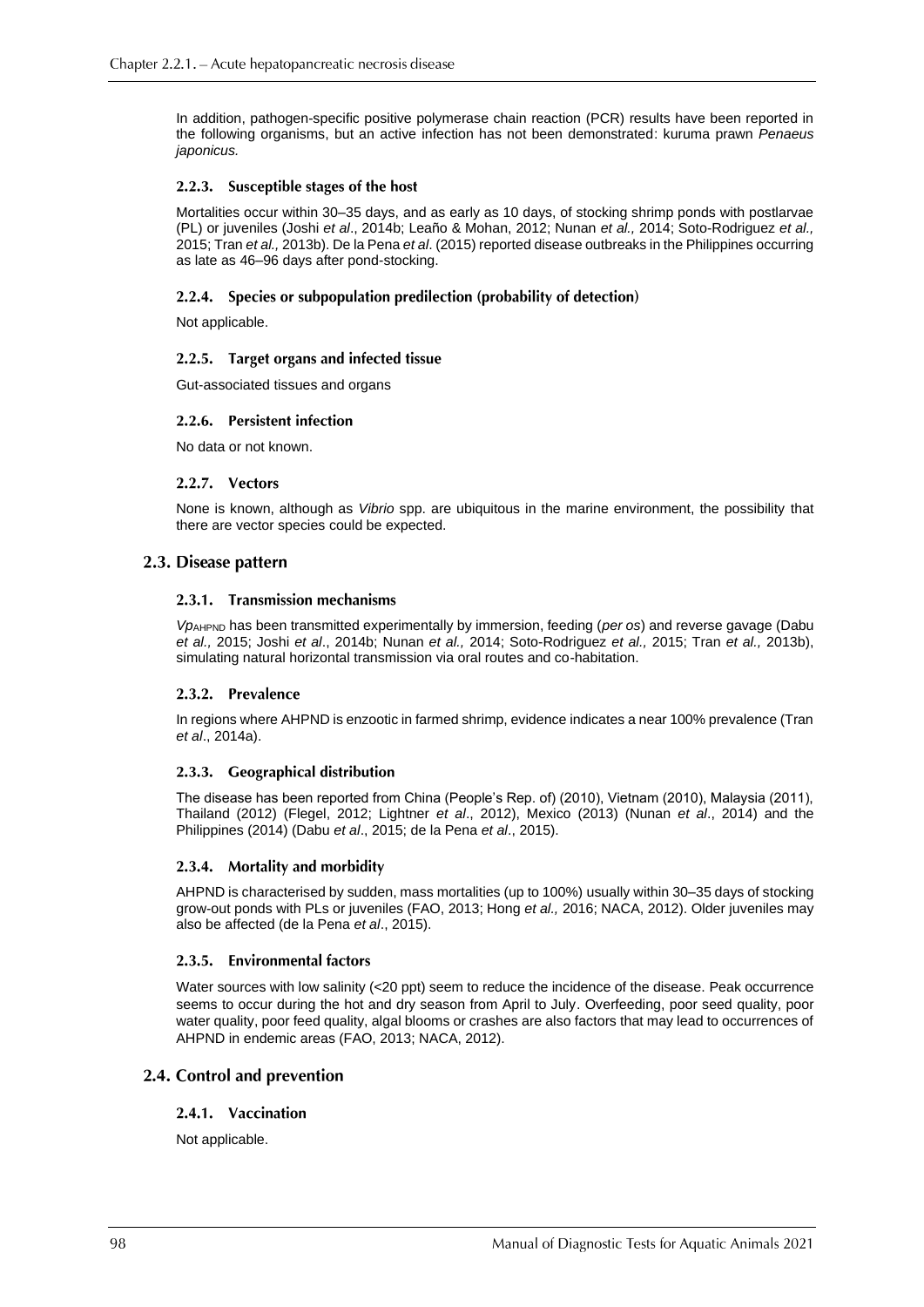#### 2.4.2. Chemotherapy

None available.

#### 2.4.3. Immunostimulation

None known to be effective.

#### 2.4.4. Breeding for resistance

Not applicable.

#### 2.4.5. Restocking with resistant species

None available.

#### 2.4.6. Blocking agents

None available.

#### 2.4.7. Disinfection of eggs and larvae

None known.

#### 2.4.8. General husbandry practices

As with other infectious diseases of shrimp, established good sanitary and biosecurity practices, such as improvement of hatchery sanitary conditions and PL screening are likely to be beneficial; good broodstock management, use of high quality post-larvae and good shrimp farm management including strict feeding rate control, appropriate stocking density etc. are all well-established practices that reduce the impact of disease, including AHPND (NACA, 2012).

# 3. Sampling

#### 3.1. Selection of individual specimens

Samples of moribund shrimp or shrimp that show clinical signs (see Section 4.1.1) should be selected for AHPND diagnosis. It is assumed that adults (broodstock) can carry strains of *VpAHPND* (Lee *et al.*, 2015; Nunan *et al.,* 2014; Soto-Rodriguez *et al.,* 2015; Tran *et al.,* 2013b). Therefore, broodstock without clinical signs may also be selected for diagnostic testing.

# 3.2. Preservation of samples for submission

Samples to be submitted are (i) fresh and chilled on ice for bacterial isolation, (ii) fixed in 90% ethanol for polymerase chain reaction (PCR) detection and (iii) preserved in Davidson's AFA fixative for histology (Joshi *et al.,* 2014a; 2014b; Leaño & Mohan, 2013; Lee *et al.,* 2015; Nunan *et al.,* 2104; Sirikharin *et al.,* 2015; Soto-Rodriguez *et al.,* 2015; Tran *et al.,* 2013b).

# 3.3. Pooling of samples

The effect of pooling on diagnostic sensitivity has not been evaluated, therefore larger shrimp should be processed and tested individually. However, small life stages, especially PL or specimens up to 0.5 g, may need to be pooled to obtain enough material for molecular testing.

# 3.4. Best organs or tissues

Samples of gut-associated tissues and organs, such as hepatopancreas, stomach, the midgut and the hindgut are suitable. In addition, faecal (non-lethal) samples may be collected from valuable broodstock.

#### 3.5. Samples or tissues that are not suitable (i.e. when it is never possible to detect)

Samples other than gut-associated tissues and organs are not appropriate (FAO, 2013; NACA, 2012; 2014; Nunan *et al.,* 2014; Soto-Rodriguez *et al.,* 2015; Tran *et al.,* 2013b).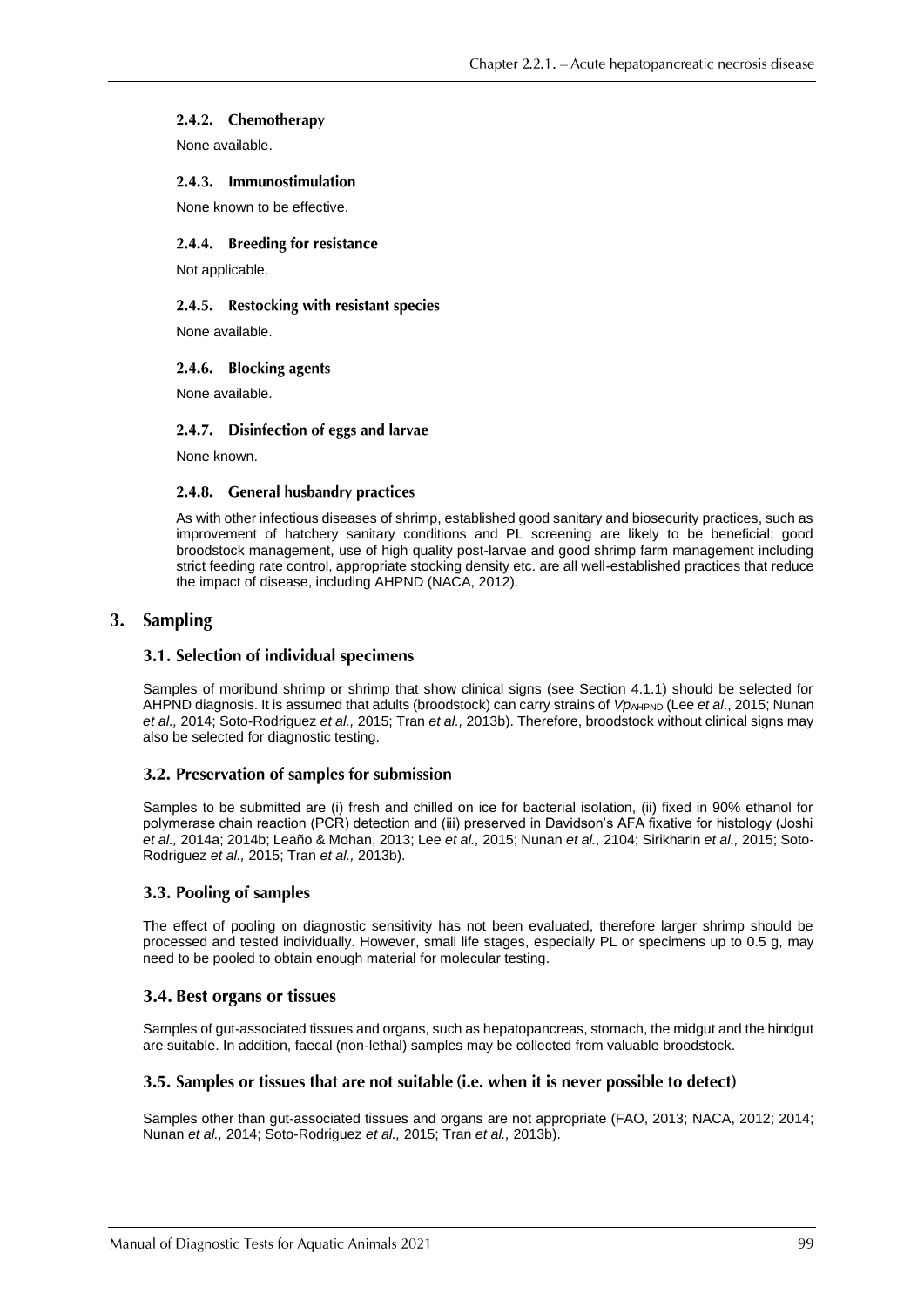#### **Diagnostic methods** 4.

# 4.1. Field diagnostic methods

#### 4.1.1. Clinical signs

The onset of clinical signs and mortality can start as early as 10 days post-stocking. Clinical signs include a pale-to-white hepatopancreas (HP), significant atrophy of the HP, soft shells, guts with discontinuous, or no contents, black spots or streaks visible within the HP (due to melanised tubules). In addition, the HP does not squash easily between the thumb and forefinger (probably due to increased fibrous connective tissue and haemocytes) (NACA, 2012; 2014).

#### 4.1.2. Behavioural changes

Not applicable.

#### 4.2. Clinical methods

#### 4.2.1. Clinical chemistry

None is known.

#### 4.2.3. Microscopic pathology

The disease has two distinct phases:

- i) The acute phase is characterised by a massive and progressive degeneration of the HP tubules from proximal to distal, with significant rounding and sloughing of HP tubule epithelial cells into the HP tubules, HP collecting ducts and posterior stomach in the absence of bacterial cells (FAO, 2013; Nunan *et al.,* 2014; Soto-Rodriguez *et al.,* 2015; Tran *et al.,* 2013a; 2013b; 2014a; 2014b).
- ii) The terminal phase is characterised by marked intra-tubular haemocytic inflammation and development of massive secondary bacterial infections that occur in association with the necrotic and sloughed HP tubule cells (FAO, 2013; Leaño & Mohan, 2013; NACA, 2012; 2014; Nunan *et al.,* 2014; Soto-Rodriguez *et al.,* 2015; Tran *et al.,* 2013a; 2013b; 2014a; 2014b).

#### 4.2.4. Wet mounts

Not applicable.

#### 4.2.5. Smears

Not applicable.

#### 4.2.6. Fixed sections (for ISH)

ISH is not currently available (October 2015).

# 4.2.7. Electron microscopy or cytopathology

Not applicable.

# 4.3. Agent detection and identification methods

#### 4.3.1. Direct detection methods

- 4.3.1.1. Microscopic methods
- 4.3.1.1.1. Wet mounts

Not applicable.

4.3.1.1.2. Smears

Not applicable.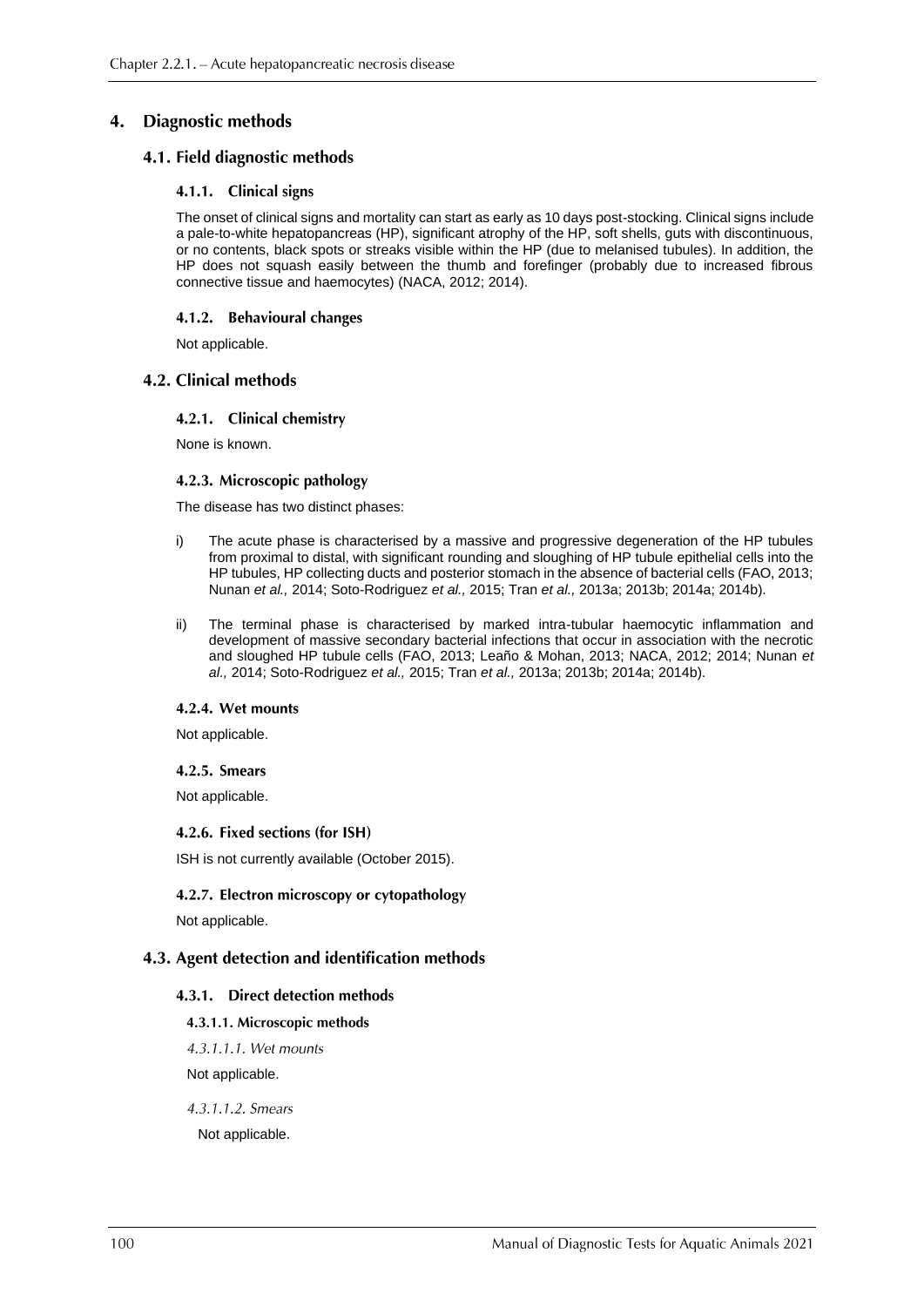4.3.1.1.3. Fixed sections

See Section 4.2.2.

#### 4.3.1.2. Agent isolation and identification

*Vp*AHPND can be isolated on standard media used for isolation of bacteria from diseased shrimp (Lee *et al.,* 2015; Soto-Rodriguez *et al.,* 2015). Bacterial species identification may be carried out using 16S rRNA PCR (Weisburg *et al.,* 1991) or *tox*R-targeted PCR (Kim *et al*., 1999) and sequencing. AHPNDspecific PCR methods that target the *Vp*<sub>AHPND</sub> toxin genes are described in section 4.3.1.2.3.1.

#### 4.3.1.2.1. Cell culture or artificial media

See sections 4.3.1.2.3.1.1 and 4.3.1.2.3.1.2.

#### 4.3.1.2.2. Antibody-based antigen detection methods

None is available to date (October 2015).

#### 4.3.1.2.3. Molecular techniques

#### 4.3.1.2.3.1. PCR protocols for detection of AHPND-causing bacteria from cultures or infected shrimp

PCR methods have been developed that target the *VpAHPND* toxin genes. The AP3 method is a singlestep PCR that targets the 12.7 kDa PirA*vp* gene (Sirikharin *et al*., 2015). It was validated for 100% positive and negative predictive value by testing 104 isolates of *VpAHPND* and non-pathogenic bacteria (including other *Vibrio* and non-*Vibrio* species) that had previously been tested by bioassay (Kwai *et al.*, 2014; Sirikharin *et al.*, 2015). Subsequently, Soto-Rodriguez *et al.* (2015), using 9 *VpAHPND* and 11 non-pathogenic isolates of *V. parahaemolyticus* reported that the AP3 method produced the highest positive (90%) and negative (100%) predictive values of five PCR methods tested.

Single-step PCRs such as the AP3 method and others, e.g. VpPirA-284, VpPirB-392 (Han *et al*., 2015a) and TUMSAT-Vp3 (Tinwongger *et al*., 2014), have relatively low sensitivity when used for detection of *Vp*<sub>AHPND</sub> at low levels (e.g. sub-clinical infections) or in environmental samples such as sediments and biofilms. For such samples, a preliminary enrichment step (see 4.3.1.2.3.1.1) is recommended.

Alternatively, a nested PCR method, AP4, has been developed with a 100% positive predictive value for *Vp*AHPND using the same 104 bacterial isolates used to validate AP3 above (Dangtip *et al*., 2015), and has greater sensitivity (1 fg of DNA extracted from *Vp<sub>AHPND</sub>*), allowing it to be used directly with tissue and environmental samples without an enrichment step.

In addition, real-time PCR methods, for example the *Vp*AHPND-specific TaqMan real-time PCR developed by Han *et al.* (2015b), and an isothermal loop-mediated amplification protocol (LAMP) method developed by Koiwai *et al*. (2015) also have high sensitivity and can be used directly with tissue and environmental samples without an enrichment step.

#### 4.3.1.2.3.1.1 Enrichment of samples prior to DNA extraction

Preliminary enrichment culture for detection of *VpAHPND* from sub-clinical infections or environmental samples may be carried out using any suitable bacteriological medium (e.g. tryptic–soy broth or alkaline peptone water containing 2.5% NaCl supplement) incubated for 4 hours at 30°C with shaking. Then, after letting any debris settle, the bacteria in the culture broth are pelleted by centrifugation. Discarding the supernatant, DNA can be extracted from the bacterial pellet in preparation for PCR analysis.

#### 4.3.1.2.3.1.2 Agent purification

*Vp*AHPND may be isolated in pure culture from diseased shrimp, sub-clinically infected shrimp, or environmental samples using standard microbiological media for isolation of *Vibrio* species from such sources (Lightner, 1996; Tran *et al.*, 2013a; 2013b). Confirmation of identification of *Vp*<sub>AHPND</sub> may be undertaken by PCR analysis and bioassay.

#### 4.3.1.2.3.1.3 DNA extraction

A general DNA extraction method may be used to extract DNA from the stomach or hepatopancreatic tissue of putatively infected shrimp, from cultures of purified bacterial isolates or from bacterial pellets from enrichment cultures (see above). The amount of template DNA in a 25 µl PCR reaction volume should be in the range of 0.01–1 ng of DNA when extracted from bacterial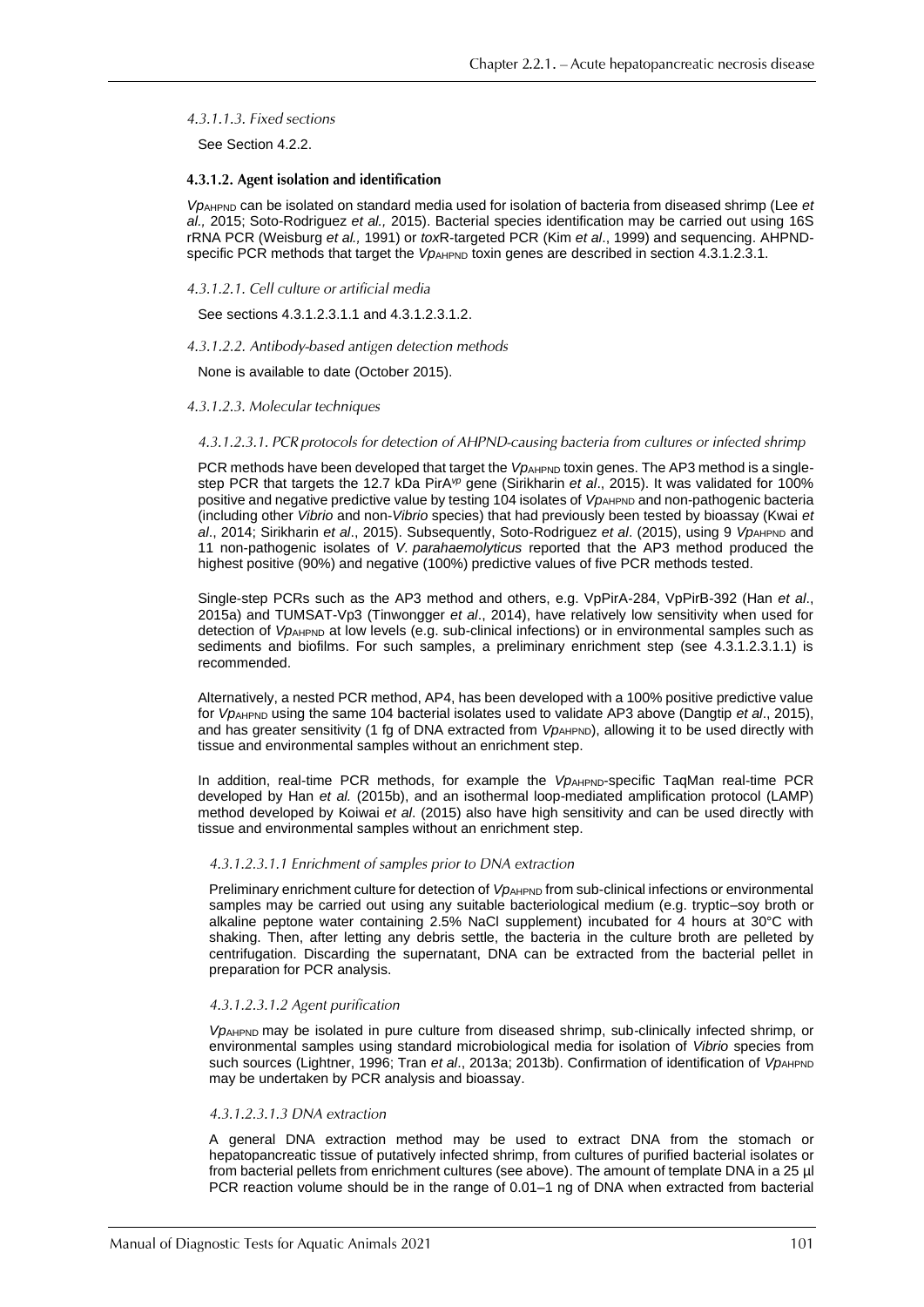isolates (i.e. directly from a purified culture) and in the range of 10–100 ng of total DNA when extracted from shrimp tissues or from a bacterial pellet derived from an enrichment culture.

#### 4.3.1.2.3.1.4 One-step PCR detection of pVA1 plasmid

Two one-step PCR methods (AP1 and AP2) are described here for detection of the pVA1 plasmid in enrichment broth cultures. The primers, target gene and the size of the expected amplicons are listed in Table 4.1.

| Method<br>name  | Primers                                                                                | Target<br>gene | Expected<br>amplicon size | Reference             |
|-----------------|----------------------------------------------------------------------------------------|----------------|---------------------------|-----------------------|
| AP <sub>1</sub> | AP1F: 5'-CCT-TGG-GTG-TGC-TTA-GAG-GAT-G-3'<br>AP1R: 5'-GCA-AAC-TAT-CGC-GCA-GAA-CAC-C-3' | pVA1           | 700 <sub>bp</sub>         | Flegel & Lo<br>(2014) |
| AP <sub>2</sub> | AP2F: 5'-TCA-CCC-GAA-TGC-TCG-CTT-GTG-G-3'<br>AP2R: 5'-CGT-CGC-TAC-TGT-CTA-GCT-GAA-G-3' | pVA1           | 700 <sub>bp</sub>         | Flegel & Lo<br>(2014) |

Table 4.1. PCR primers for one-step PCR detection of AHPND-causing bacteria

# 4.3.1.2.3.1.5 Protocol for the AP1 and AP2 PCR methods

This protocol follows the method described by Flegel & Lo. (2014). The PCR reaction mixture consists of 2.5 µl 10 $\times$  PCR mix, 0.7 µl 50 mM MgCl<sub>2</sub>, 0.4 µl 10 mM dNTPs, 0.5 µl 10 µM AP3-F1, 0.5 µl 10 µM AP3-R1, 0.2 µl Taq DNA polymerase and approximately 0.01-1 ng of template DNA in a total volume of 25 µl made up with distilled water. For PCR a denaturation step of 94°C for 5 minutes is followed by 25–30 cycles of 94°C for 30 seconds, 60°C for 30 seconds and 72°C for 60 seconds with a final extension step at 72°C for 10 minutes and then the reaction mixture can be held at 4°C [\(http://www.enaca.org/modules/library/publication.php?publication\\_id=1128\)](http://www.enaca.org/modules/library/publication.php?publication_id=1128).

#### 4.3.1.2.3.1.6 One-step PCR detection of PirA/PirB toxin genes

Four one-step PCR methods (AP3, TUMSAT-Vp3*,* VpPirA-284 and VpPirB-392) are described here for detection of Pir toxin genes in enrichment broth cultures. The primers, target gene and the size of the expected amplicons are listed in Table 4.2.

| Method<br>name | <b>Primers</b>                                                                                                               | Target<br>gene     | Expected<br>amplicon size | Reference                      |
|----------------|------------------------------------------------------------------------------------------------------------------------------|--------------------|---------------------------|--------------------------------|
| AP3            | AP3-F: 5'-ATG-AGT-AAC-AAT-ATA-AAA-CAT-GAA-AC-3'<br>AP3-R: 5'-GTG-GTA-ATA-GAT-TGT-ACA-GAA-3'                                  | pirA <sup>vp</sup> | 333bp                     | Sirikharin et al<br>2014, 2015 |
| TUMSAT-<br>Vp3 | TUMSAT-Vp3 F: 5'-GTG-TTG-CAT-AAT-TTT-GTG-CA-3'<br>TUMSAT-Vp3 R: 5'-TTG-TAC-AGA-AAC-CAC-GAC-TA-3'                             | pirA <sup>vp</sup> | 360 <sub>bp</sub>         | Tinwongger et<br>al., 2014     |
| VpPirA-<br>284 | VpPirA-284F: 5'-TGA-CTA-TTC-TCA-CGA-TTG-GAC-TG-<br>3'<br>pirA <sup>vp</sup><br>VpPirA-284R: 5'-CAC-GAC-TAG-CGC-CAT-TGT-TA-3' |                    | 284 <sub>bp</sub>         | Han et al.,<br>2015a           |
| VpPirB-<br>392 | VpPirB-392F: 5'-TGA-TGA-AGT-GAT-GGG-TGC-TC-3'<br>VpPirB-392R: 5'-TGT-AAG-CGC-CGT-TTA-ACT-CA-3'                               | pirB <sup>vp</sup> | 392bp                     | Han et al.,<br>2015a           |

#### Table 4.2. PCR primers for one-step PCR detection of AHPND-causing bacteria

#### 4.3.1.2.3.1.7 Protocol for the AP3 PCR method

This protocol follows the method described by Sirikharin et al. (2015). The PCR reaction mixture consists of 2.5 µl 10 $\times$  PCR mix, 0.7 µl 50 mM MgCl<sub>2</sub>, 0.4 µl 10 mM dNTPs, 0.5 µl 10 µM AP3-F1, 0.5 µl 10 µM AP3-R1, 0.2 µl Taq DNA polymerase and approximately 100 ng of template DNA in a total volume of 25 µl made up with distilled water. For PCR a denaturation step of 94°C for 5 minutes is followed by 30 cycles of 94°C for 30 seconds, 53°C for 30 seconds and 72°C for 40 seconds with a final extension step at 72°C for 5 minutes and then the reaction mixture can be held at 4°C.

#### 4.3.1.2.3.1.8 Protocol for the VpPirA-284 and VpPirB-392 PCR methods

This protocol follows the method described by Han et al. (2015) and uses PuReTaq ready-to-go PCR beads (GE Healthcare). A 25 µl PCR reaction mixture is prepared with PuReTaq ready-to-go PCR beads. Each reaction contains 0.2 μM of each primer, 10 mM Tris/HCl (pH 9.0), 50 mM KCl, 1.5 mM MgCl2, 2.5 U of Taq DNA polymerase, and 1 μl of extracted DNA. For PCR a 3-minute denaturation step at 94°C is followed by 35 cycles of 94°C for 30 seconds, 60°C for 30 seconds, and 72°C for 30 seconds, and a final extension at 72°C for 7 minutes.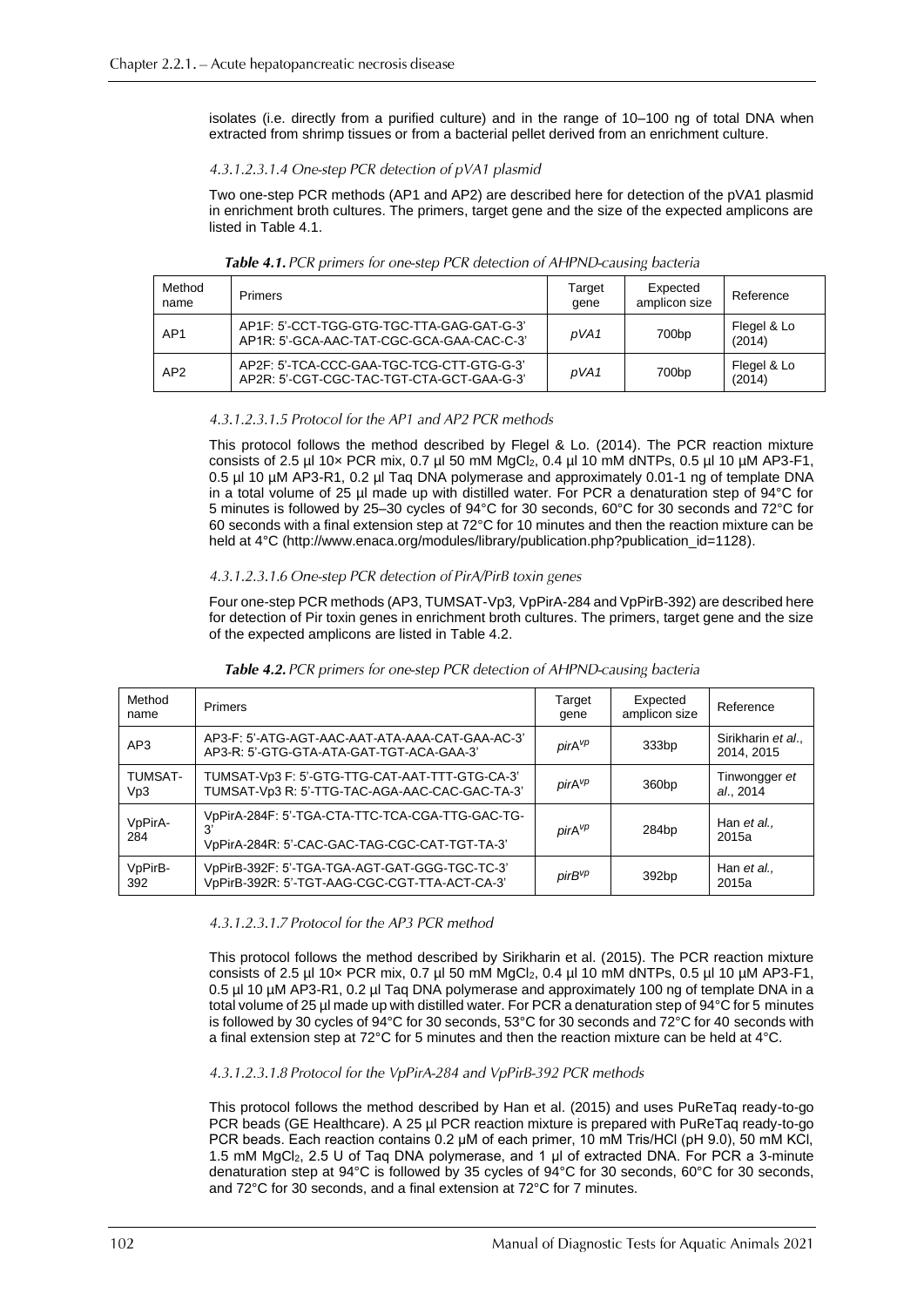#### 4.3.1.2.3.1.9 Protocol for the TUMSAT-Vp3 PCR method

This protocol follows the method described by Tinwongger *et al.* (2014). A 30 µl PCR mixture is prepared containing 1 µl DNA template, 10x PCR buffer, 0.25 mM dNTP mixture, 0.6 µM of each primer and 0.01 U Taq polymerase. PCR conditions consist of an initial preheating stage of 2 minutes at 95°C, followed by 30 cycles of 30 seconds denaturation at 95°C, 30 seconds annealing at 56°C and 30 seconds extension at 72°C.

#### 4.3.1.2.3.1.10 AP4 nested PCR protocol for detection of VpAHPND

This protocol follows the method described by Dangtip *et al.* (2015). The first PCR reaction mixture consists of 2.5 µl 10 $\times$  PCR mix, 1.5 µl 50 mM MgCl<sub>2</sub>, 0.5 µl 10 mM dNTPs, 0.5 µl 10 µM AP4-F1, 0.5 µl 10 µM AP4-R1, 0.3 µl of Taq DNA pol (5 units µl–1 ) and approximately 100 ng of template DNA in a total volume of 25 µl made up with distilled water. The PCR protocol is 94°C for 2 minutes followed by 30 cycles of 94°C for 30 seconds, 55°C for 30 seconds and 72°C for 90 seconds with a final extension step at 72°C for 2 minutes and hold at 4°C.

The nested PCR reaction mixture consists of 2.5 µl 10x PCR mix, 1.5 µl 50 mM MgCl<sub>2</sub>, 0.5 µl 10 mM dNTPs, 0.375 µl 10 µM AP4-F2, 0.375 µl 10 µM AP4-R2, 0.3 µl Taq DNA pol (5 units  $\mu$ I-1) and 2  $\mu$ I of the first PCR reaction in a total volume of 25  $\mu$ I. The nested PCR protocol is 94°C for 2 minutes followed by 25 cycles of 94°C for 20 seconds, 55°C for 20 seconds and 72°C for 20 seconds and hold at 4°C.

The nested PCR primers, designed using the China (People's Rep. of) isolate of AHPND bacteria (Yang *et al.,* 2014), are shown in Table 4.3. The expected amplicon sizes are 1269 bp for the outer primers (AP4-F1 and AP4-R1) and 230 bp for the inner primers (AP4-F2 and AP4-R2). At high concentrations of target DNA, additional amplicons may occur as the product of residual primer AP4-F1 pairing with AP4-R2 (357 bp) or AP4-F2 with AP4-R1 (1142 bp) in the nested step.

| Method<br>name | Primers                                                                                      | Expected<br>amplicon size | Reference    |  |
|----------------|----------------------------------------------------------------------------------------------|---------------------------|--------------|--|
| AP4<br>Step 1  | AP4-F1: 5'-ATG-AGT-AAC-AAT-ATA-AAA-CAT-GAA-AC-3'<br>AP4-R1: 5'-ACG-ATT-TCG-ACG-TTC-CCC-AA-3' | 1269                      | Dangtip      |  |
| AP4<br>Step 2  | AP4-F2: 5'-TTG-AGA-ATA-CGG-GAC-GTG-GG-3'<br>AP4-R2: 5'- GTT-AGT-CAT-GTG-AGC-ACC-TTC-3'       | 230                       | et al., 2015 |  |

Table 4.3. Primers for the AP4, nested PCR method for detection of VpAHPND

#### 4.3.1.2.3.1.11 Analysis of conventional PCR products by agarose gel electrophoresis

After PCR, amplicons are visualised by agarose gel electrophoresis. Twenty µl of the PCR reaction mixture, with 6x loading dye added, is loaded onto a 1.5% agarose gel and electrophoresis is carried out at 90 volts for 40 minutes. Amplicons are visualised with SYBR Safe gel stain (Invitrogen, Cat. No. 33102) according to the manufacturer's instructions. Amplicons of the expected size appropriate for the PCR methods used (Tables 4.2, and 4.3) indicate a positive result. Positive results must be confirmed by sequence analysis.

#### 4.3.1.2.3.1.12 Protocol for the AHPND-specific real-time PCR method

This protocol is based on the method described by Han *et al*. (2015). The TaqMan Fast Universal PCR Master Mix (Life Technologies) is used and extracted DNA is added to the real-time PCR mixture containing 0.3 µM of each primer and 0.1 µM probe to a final volume of 10 µl. Real-time PCR conditions consist of 20 seconds at 95°C, followed by 45 cycles of 3 seconds at 95°C and 30 seconds at 60°C. At the completion of the TaqMan real-time PCR assay, the presence of PirA DNA is demonstrated by the presence of specific amplicons, identified by software-generated characteristic amplification curves. No-template controls must have no evidence of specific amplicons.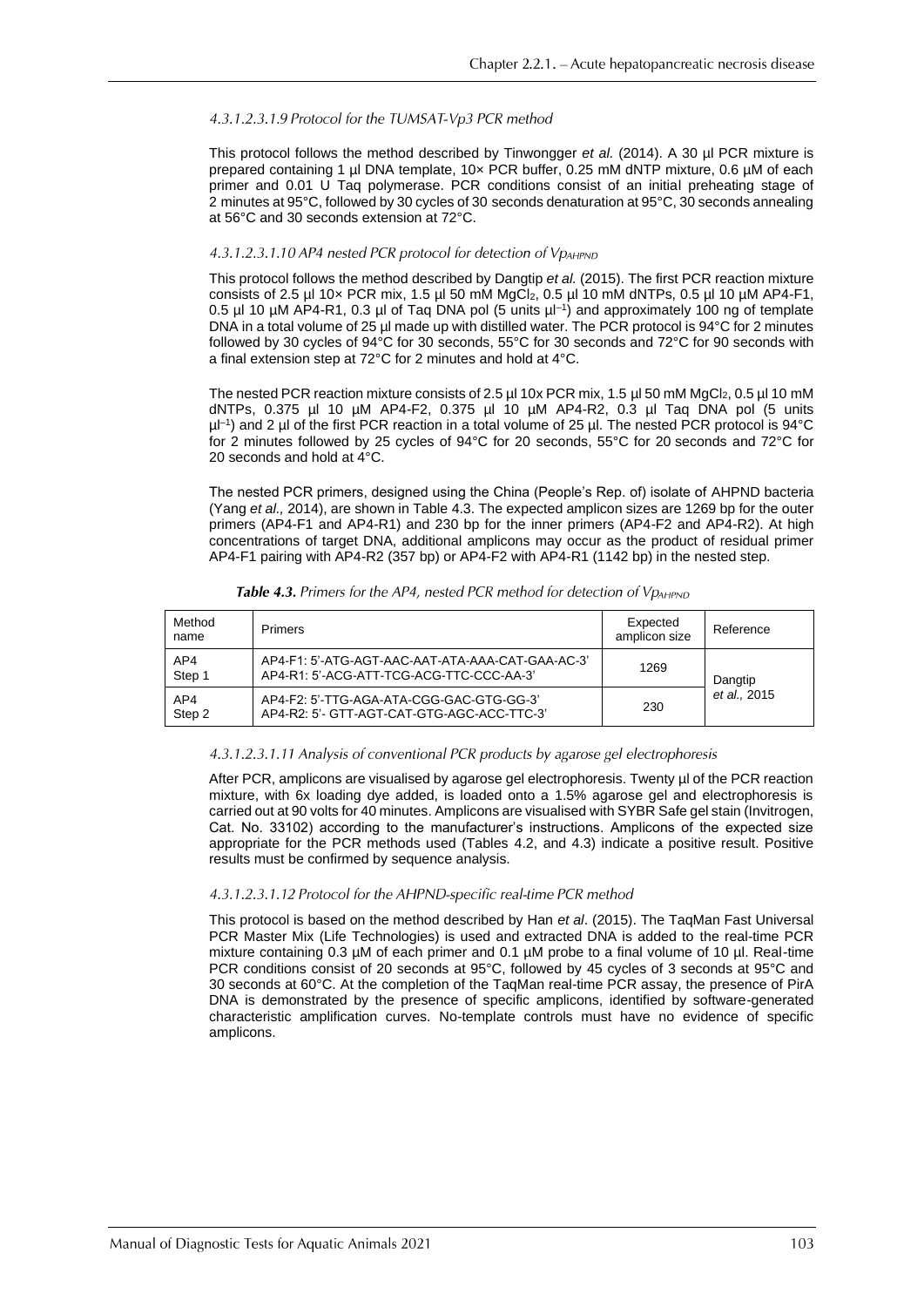The primers and probe and target gene for the *Vp*<sub>AHPND</sub>-specific real-time PCR are listed in Table 4.4.

| Primer/<br>probe name              | Sequence                                                 | Target<br>gene | Reference          |
|------------------------------------|----------------------------------------------------------|----------------|--------------------|
| V <sub>p</sub> PirA-F              | 5'-TTG-GAC-TGT-CGA-ACC-AAA-CG-3'                         |                | Han et al<br>2015b |
| V <sub>p</sub> Pir <sub>A</sub> -R | 5'-GCA-CCC-CAT-TGG-TAT-TGA-ATG-3'                        | pirA           |                    |
| VpPirA<br>Probe                    | 5'-6FAM-AGA-CAG-CAA-ACA-TAC-ACC-TAT-CAT-CCC-GGA-TAMRA-3' |                |                    |

Table 4.4. Primers and probe for the real-time PCR method for detection of VpAHPND

# 4.3.1.2.3.1.13 Controls for all PCR methods

The following controls should be included in all *Vp*<sub>AHPND</sub> PCR assays: a) negative extraction control i.e. DNA template extracted at the same time from a known negative sample; b) DNA template from a known positive sample, such as *VpAHPND*-affected shrimp tissue or DNA from an *VpAHPND*-positive bacterial culture, or plasmid DNA that contains the target region of the specific set of primers; c) a non-template control. In addition, a further control is required to demonstrate that extracted nucleic acid is free from PCR inhibitors, for example for shrimp tissues use of the decapod 18S rRNA PCR (Lo *et al*., 1996) or the 16S rRNA PCR for bacteria (Weisburg *et al*., 1991).

#### 4.3.2. Serological methods

Not applicable.

#### 4.3.3. Bioassav

*Vp*AHPND has been transmitted experimentally by immersion and reverse gavage (Joshi *et al*., 2014b; Nunan *et al.,* 2014; Soto-Rodriguez *et al.,* 2015; Tran *et al.,* 2013b), simulating natural horizontal transmission via oral routes and co-habitation. Thus following isolation and purification of a bacterium that is suspected to cause AHPND, a bioassay can be performed to confirm the presence of the causative agent. The immersion procedure is carried out by immersing 15 shrimp for 15 minutes with aeration in a suspension (150 ml clean artificial seawater) of  $2 \times 10^8$  cells of the cultured bacterium per ml. Following this initial 15 minute period, the shrimp and the inoculum are transferred to a larger tank with a volume of clean artificial seawater to make the final concentration of the bacterium  $2 \times 10^6$  cells ml<sup>-1</sup>. Shrimp are monitored at 6- to 8-hour intervals. Dead shrimp can be processed for *VpAHPND* PCR and sequence analysis. Moribund or surviving shrimp are processed for histology, bacterial re-isolation, PCR and sequence analysis. A positive bioassay is indicated by the detection of characteristic histological lesions and *VpAHPND* by PCR and sequencing.

#### Rating of tests against purpose of use  $5.$

As an example, the methods currently available for targeted surveillance and diagnosis of AHPND are listed in Table 5.1. The designations used in the Table indicate: a = the method is the recommended method for reasons of availability, utility, and diagnostic specificity and sensitivity;  $b =$  the method is a standard method with good diagnostic sensitivity and specificity;  $c =$  the method has application in some situations, but cost, accuracy, or other factors severely limits its application; and  $d =$  the method is presently not recommended for this purpose. These are somewhat subjective as suitability involves issues of reliability, sensitivity, specificity and utility. Although not all of the tests listed as category a or b have undergone formal standardisation and validation, their routine nature and the fact that they have been used widely without dubious results, makes them acceptable.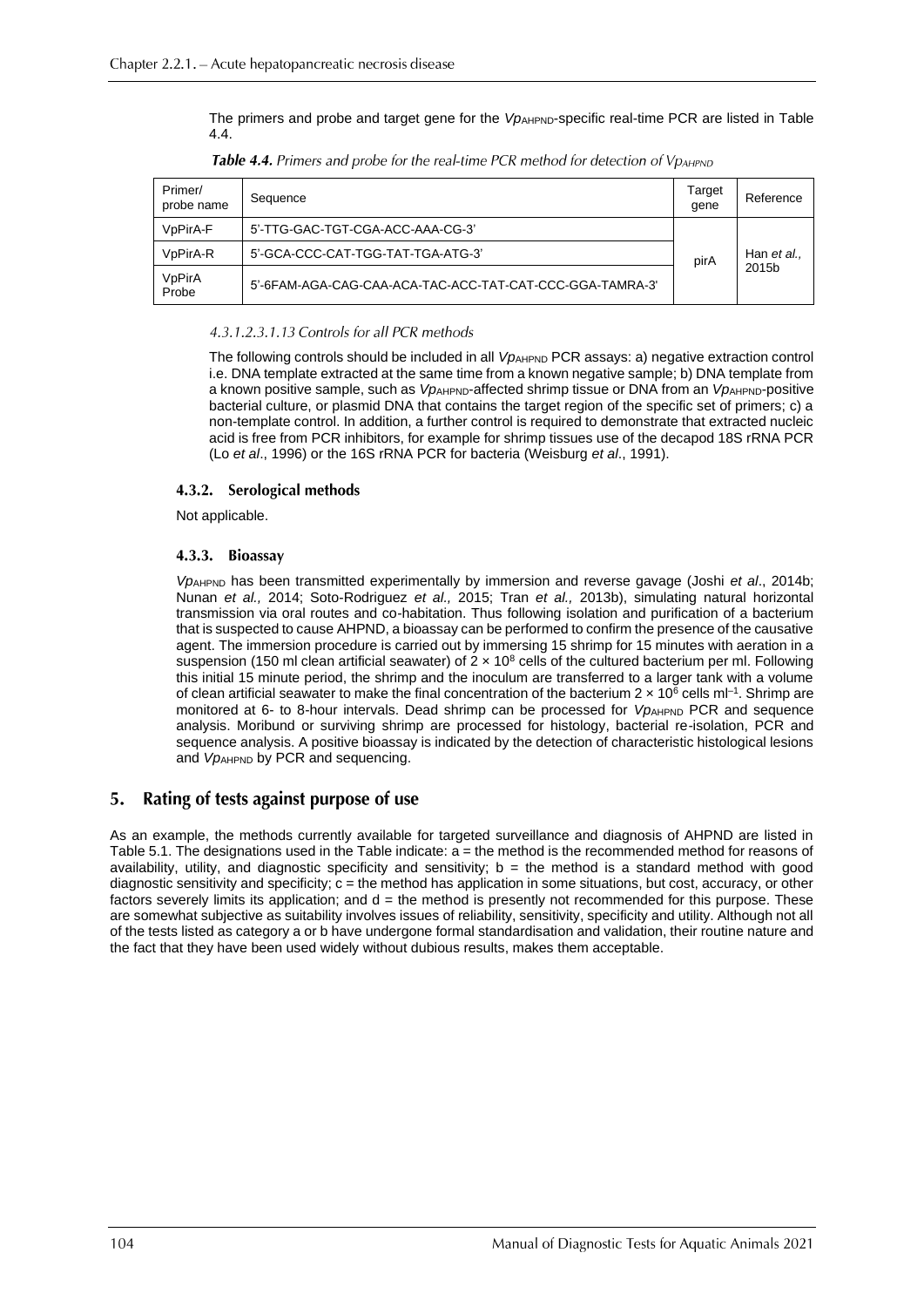| Method                         | <b>Targeted surveillance</b> |           |                  |               | Presumptive | Confirmatory |
|--------------------------------|------------------------------|-----------|------------------|---------------|-------------|--------------|
|                                | Larvae                       | <b>PL</b> | <b>Juveniles</b> | <b>Adults</b> | diagnosis   | diagnosis    |
| <b>Gross signs</b>             | d                            | d         | d                | d             | C           | d            |
| <b>Bioassay</b>                | d                            | d         | d                | d             | d           | a            |
| Histopathology                 | d                            | C         | a                | C             | a           | b            |
| <b>Real-time PCR</b>           | d                            | a         | a                | a             | a           | b            |
| <b>Nested PCR and sequence</b> | d                            | b         | b                | b             | a           | a            |
| 1-step PCR and Sequence        | d                            | C         | c                | C             | a           | a            |

Table 5.1. Methods for targeted surveillance and diagnosis

PL = postlarvae; PCR = polymerase chain reaction.

#### 6. Test(s) recommended for targeted surveillance to declare freedom from AHPND

As indicated in Table 5.1, real-time PCR is the recommended method for targeted surveillance for reasons of availability, utility, and diagnostic specificity and sensitivity.

# 7. Corroborative diagnostic criteria

#### 7.1. Definition of suspect case

AHPND is suspected if at least one of the following criteria is met:

- i) Mortality and clinical signs consistent with AHPND
- ii) Histopathology consistent with AHPND
- iii) Detection of Pir toxin genes by PCR or real-time PCR.

#### 7.2. Definition of confirmed case

AHPND is considered to be confirmed if two or more of the following criteria are met:

- i) Histopathology consistent with AHPND
- ii) Detection of Pir toxin gene in the pVA1 plasmid in *Vibrio parahaemolyticus* by PCR and sequence analysis
- iii) Positive results by bioassay (characteristic histological lesions and detection of *Vp*<sub>AHPND</sub> by PCR and sequencing)

#### $\mathbf{R}$ . **References**

ANDREWS L.S., PARK D.L. & CHEN Y.P. (2000). Low temperature pasteurization to reduce the risk of *Vibrio* infections from raw shell-stock oysters. *Food Addit. Contam*., **17**, 787–791.

DABU I.M., LIM J.J., ARABIT P.M.T., ORENSE S.J.A.B., TABARDILLO J.A., CORRE V.L. & MANINGAS M.B.B. (2017). The first record of acute hepatopancreatic necrosis disease in the Philippines. *Aquacult. Res*., **48**, 792–799.

DANGTIP S., SIRIKHARIN R, SANGUANRUT P., THITAMADEE S, SRITUNYALUCKSANA K., TAENGCHAIYAPHUM S., MAVICHAK R., PROESPRAIWONG P. & FLEGEL T.W. (2015). AP4 method for two-tube nested PCR detection of AHPND isolates of *Vibrio parahaemolyticus*. *Aquaculture Rep*., **2**, 158–162.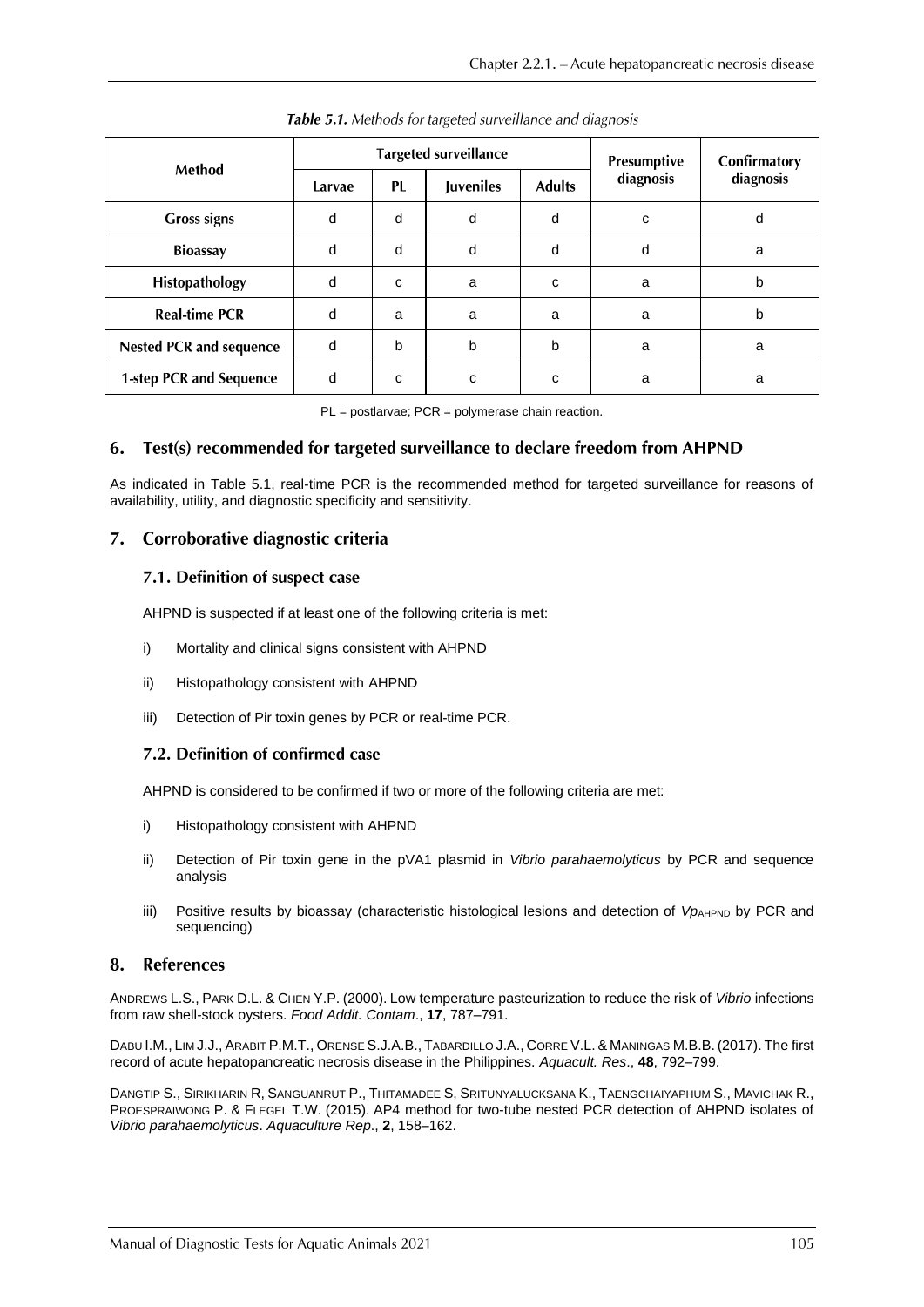DE LA PEÑA L.D., CABILLON N.A.R., CATEDRAL D.D., AMAR E.C., USERO R.C., MONOTILLA W.D., CALPE A.T., FERNANDEZ D.D. & SALOMA C.P. (2015). Acute hepatopancreatic necrosis disease (AHPND) outbreaks in *Penaeus vannamei*  and *P. monodon* cultured in the Philippines. *Dis. Aquat. Org*., **116**, 251–254.

DE SCHRYVER P., DEFOIRDT T. & SORGELOOS P. (2014). Early mortality syndrome outbreaks: a microbial management issue in shrimp farming? *PLoS Pathog.,* **10**, e1003919.

FAO (2013). Report of the FAO/MARD Technical Workshop on Early Mortality Syndrome (EMS) or Acute Hepatopancreatic Necrosis Syndrome (AHPNS) of Cultured Shrimp (under TCP/VIE/3304), 2013. Hanoi, Viet Nam, 25–27 June 2013. FAO Fisheries and Aquaculture Report No. 1053. Rome, Italy, 54 p.

FLEGEL T.W. (2012). Historic emergence, impact and current status of shrimp pathogens in Asia. *J. Invertebr. Pathol*., **110**, 166–173.

FLEGEL T.W. & LO C.F. (2014). Free release of primers for specific detection of bacterial isolates that cause acute hepatopancreatic necrosis disease (AHPND). Published by the Network of Aquaculture Centres in Asia-Pacific, Bangkok, Thailand.

GOMEZ-GIL B., SOTO-RODRÍGUEZ S., LOZANO R. & BETANCOURT-LOZANO M. (2014). Draft genome sequence of *Vibrio parahaemolyticus* strain M0605, which causes severe mortalities of shrimps in Mexico. *Genome Announc.*, **2**,  $e00055 - 14$ .

GOMEZ-JIMENEZ S., NORIEGA-OROZCO L., SOTELO-MUNDO R.R., CANTU-ROBLES V.A., COBIAN-GUEMES A.G., COTA-VERDUGO R.G., GAMEZ-ALEJO L.A., DEL POZO-YAUNER L., GUEVARA-HERNANDEZ E., GARCIA-OROZCO K.D., LOPEZ-ZAVALA A.A. & OCHOA-LEYVA A. (2014). High-quality draft genomes of two *Vibrio parahaemolyticus* strains aid in understanding acute hepatopancreatic necrosis disease of cultured shrimps in Mexico. *Genome Announc.*, **2**, e00800-14.

HAN J.E., TANG K.F.J., TRAN L.H. & LIGHTNER D.V. (2015a). *Photorhabdus* insect related (*Pir*) toxin-like genes in a plasmid of *Vibrio parahaemolyticus*, the causative agent of acute hepatopancreatic necrosis disease (AHPND) of shrimp. *Dis. Aquat. Org*., **113**, 33–40.

HAN J.E., TANG K.F.J., PANTOJA C.R., WHITE B.L. & LIGHTNER D.V. (2015b). qPCR assay for detecting and quantifying a virulence plasmid in acute hepatopancreatic necrosis disease (AHPND) due to pathogenic *Vibrio parahaemolyticus*. *Aquaculture*, **442**, 12–15.

HONG X.P., XU D., ZHUO Y., LIU H.Q. & LU L.Q. (2016). Identification and patho*genicity of Vibrio parahaemolyticus*  isolates and immune responses of *Penaeus* (*Litopenaues*) *vannamei* (Boone). *J. Fish Dis.,* **39**, 1085–1097.

JOSHI J., SRISALA J., SAKAEW W., PRACHUMWAT A., SRITUNYALUCKSANA K., FLEGEL T.W. & THITAMADEE S. (2014a). Identification of bacterial agent(s) for acute hepatopancreatic necrosis syndrome, a new emerging shrimp disease. *Suranaree J. Sci. Technol*. Available from: http://ird.sut.ac.th/e-journal/ Journal/pdf/140283.pdf.

JOSHI J., SRISALA J., TRUONG V.H., CHEN I.T., NUANGSAENG B., SUTHIENKUL O., LO C.F., FLEGEL T.W., SRITUNYALUCKSANA K. & THITAMADEE S. (2014b). Variation in *Vibrio parahaemolyticus* isolates from a single Thai shrimp farm experiencing an outbreak of acute hepatopancreatic necrosis disease (AHPND). *Aquaculture*, **428– 429**, 297–302.

KARUNASAGAR I., KARUNASAGAR I., VENUGOPAL M.N. & NAGESHA C.N. (1987). Survival of *Vibrio parahaemolyticus* in estuarine and sea water and in association with clams. *Syst. Appl. Microbiol*., **9**, 316–319.

KIM Y.B., OKUDA J., MATSUMOTO C., TAKAHASHI N., HASHIMOTO S. & NISHIBUCHI M. (1999). Identification of *Vibrio parahaemolyticus* strains at the species level by PCR targeted to the toxR gene. *J. Clin. Microbiol*., **37**, 1173–1177.

KOIWAI K., TINWONGGER S., NOZAKI R., KONDO H. & HIRONO I. (2016). Detection of acute hepatopancreatic necrosis disease strain of *Vibrio parahaemolyticus* using loop-mediated isothermal amplification. *J. Fish Dis*., **39**, 603–606.

KONDO H., TINWONGGER S., PROESPRAIWONG P., MAVICHAK R., UNAJAK S., NOZAKI R. & HIRONO I. (2014). Draft genome sequences of six strains of *Vibrio parahaemolyticus* isolated from early mortality syndrome/acute hepatopancreatic necrosis disease shrimp in Thailand. *Genome Announc.*, **2**, e00221-14.

KONDO H., VAN P.T., DANG L.T. & HIRONO I. (2015). Draft genome sequences of non-*Vibrio parahaemolyticus* acute hepatopancreatic necrosis disease strain KC13.17.5, isolated from diseased shrimp in Vietnam. *Genome Announc.*, **3**, e00978-15.

LEAÑO E.M. & MOHAN C.V. (2012). Early mortality syndrome threatens Asia's shrimp farms. *Global Aquaculture Advocate,* **July/August**, 38–39.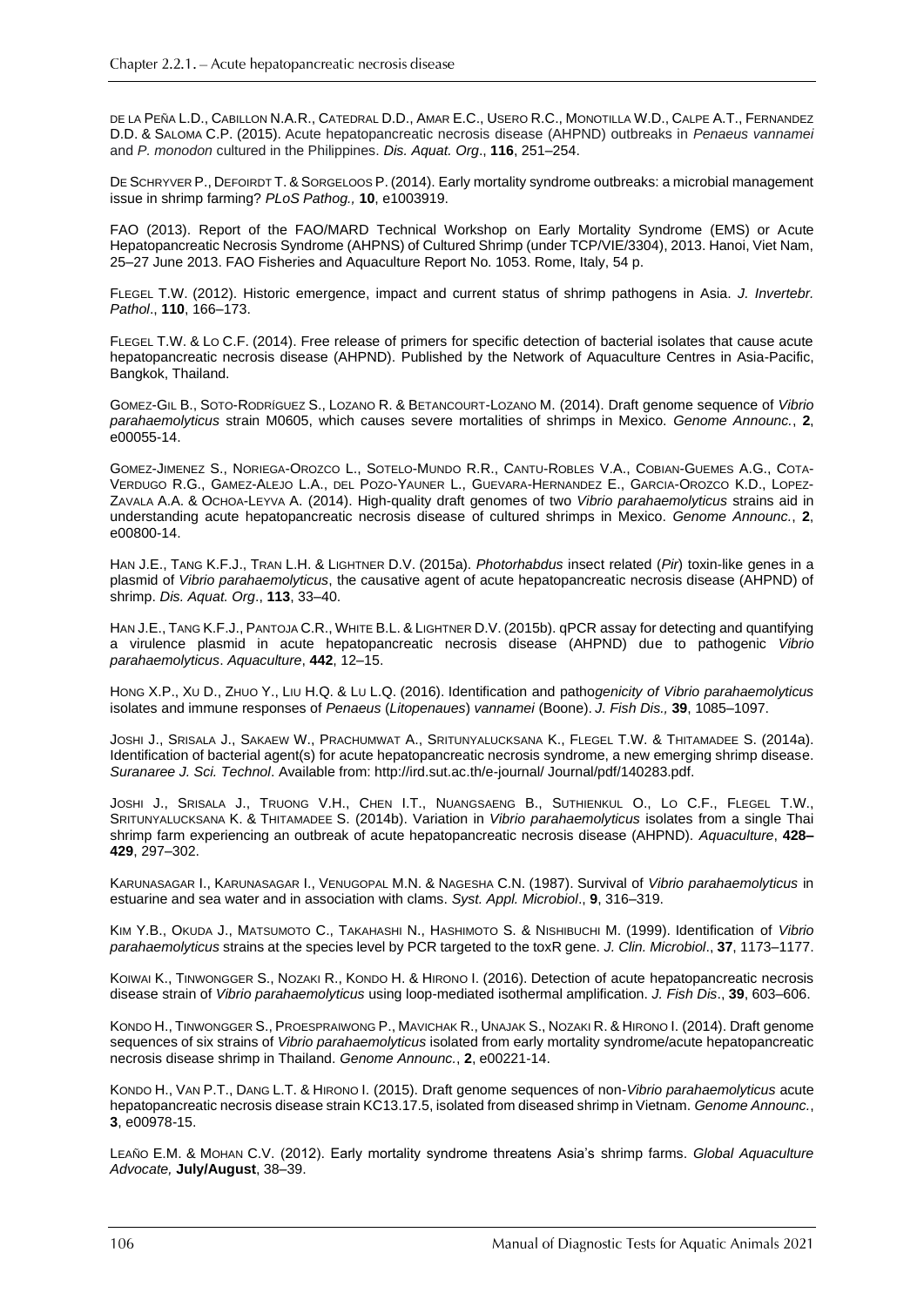LEE C.T., CHEN I.T., YANG Y.T., KO T.P., HUANG Y.T., HUANG J.Y., HUANG M.F., LIN S.J., CHEN C.Y., LIN S.S., LIGHTNER D.V., WANG A.H., WANG H.C., HOR L.I. & LO C.F. (2015).The opportunistic marine pathogen *Vibrio parahaemolyticus* becomes virulent by acquiring a plasmid that expresses a deadly toxin. *Proc. Natl. Acad. Sci. USA*., **112**, 10798– 10803.

LIGHTNER D.V. (1996). A handbook of pathology and diagnostic procedures for diseases of penaeid shrimp. World Aquaculture Society, Baton Rouge, LA, USA.

LIGHTNER D.V., REDMAN R.M., PANTOJA C.R., NOBLE B.L. & TRAN L. (2012). Early mortality syndrome affects shrimp in Asia. *Global Aquaculture Advocate*, **January/February**, 40.

LO C.-F., LEU J.-H., HO C.-H., CHEN C.-H., PENG S.-E., CHEN Y.-T., CHOU C.-M., YEH P.-Y., HUANG C.-J., CHOU H.-Y., WANG C.-H. & KOU G.-H. (1996). Detection of baculovirus associated with white spot syndrome (WSBV) in penaeid shrimps using polymerase chain reaction. *Dis. Aquat. Org.,* **25**, 133–141.

MUNTADA-GARRIGA J.M., RODRIGUEZ-JEREZ J.J., LOPEZ-SABATER E.I. & MORA-VENTURA M.T. (1995). Effect of chill and freezing temperatures on survival of *Vibrio parahaemolyticus* inoculated in homogenates of oyster meat. *Lett. Appl. Microbiol*., **20**, 225–227.

NACA (2012). Report of the Asia Pacific emergency regional consultation on the emerging shrimp disease: Early mortality syndrome (EMS)/acute hepatopancreatic necrosis syndrome (AHPNS), 9–10 August 2012. Published by the Network of Aquaculture Centres in Asia-Pacific, Bangkok, Thailand.

NACA (2014). Acute hepatopancreatic necrosis disease card (updated June 2014). Published by the Network of Aquaculture Centres in Asia-Pacific, Bangkok, Thailand.

NUNAN L., LIGHTNER D., PANTOJA C. & GOMEZ-JIMENEZ S. (2014). Detection of acute hepatopancreatic necrosis disease (AHPND) in Mexico. *Dis. Aquat. Org.,* **111**, 81–86.

SIRIKHARIN R., TAENGCHAIYAPHUM S., SRITUNYALUCKSANA K., THITAMADEE S., FLEGEL T.W., MAVICHAK R. & PROESPRAIWONG P. (2014). A new and improved PCR method for detection of AHPND bacteria. Published by the Network of Aquaculture Centres in Asia-Pacific, Bangkok, Thailand. Source: http://www.enaca.org/modules/news/article.php?article\_id=2030.

SIRIKHARIN R., TAENGCHAIYAPHUM S., SANGUANRUT P., CHI T.D., MAVICHAK R., PROESPRAIWONG P., NUANGSAENG B., THITAMADEE S., FLEGEL T.W. & SRITUNYALUCKSANA K. (2015). Characterization and PCR detection of binary, Pir-like toxins from *Vibrio parahaemolyticus* isolates that cause acute hepatopancreatic necrosis disease (AHPND) in shrimp*. PLoS ONE*, **10**, e0126987. doi:10.1371/journal.pone.0126987.

SOTO-RODRIGUEZ S.A., GOMEZ-GIL B., LOZANO-OLVERA R., BETANCOURT-LOZANO M. & MORALES-COVARRUBIAS M.S. (2015). Field and experimental evidence of *Vibrio parahaemolyticus* as the causative agent of acute hepatopancreatic necrosis disease of cultured shrimp (*Litopenaeus vannamei*) in northwestern Mexico. *Appl. Environ. Microbiol*., **81**, 1689–1699.

SU Y.C. & LIU C. (2007). *Vibrio parahaemolyticus*: a concern of seafood safety. *Food Microbiol.,* **24**, 549–558.

TANIGUCHI H., OHTA H., OGAWA M. & MIZUGUCHI Y. (1985). Cloning and expression in *Escherichia coli* of *Vibrio parahaemolyticus* thermostable direct hemolysin and thermolabile hemolysin genes. *J. Bacteriol*., **162**, 510–515.

THOMSON W.K. & THACKER C.L. (1973). Effect of temperature on *Vibrio parahaemolyticus* in oysters at refrigerator and deep freeze temperatures. *Can. Inst. Food Sci. Tech. J*., **6**, 156–158.

TINWONGGER S., PROESPRAIWONG P., THAWONSUWAN J., SRIWANAYOS P., KONGKUMNERD J., CHAWEEPACK T., MAVICHAK R., UNAJAK S., NOZAKI R., KONDO H. & HIRONO I. (2014). Development of PCR diagnosis method for shrimp acute hepatopancreatic necrosis disease (AHPND) strain of *Vibrio parahaemolyticus*. *Fish Pathol.,* **49**, 159–164.

TRAN L.H., FITZSIMMONS K. & LIGHTNER D.V. (2014a). AHPND/EMS: From the academic science perspective to the production point of view. *Aquaculture Asia Pacific*, **10**, 14–18.

TRAN L.H., FITZSIMMONS K. & LIGHTNER D.V. (2014b). *Tilapia* could enhance water conditions, help control EMS in shrimp ponds. *Global Aquaculture Advocate*, **January/February**, 11–12.

TRAN L., NUNAN L., REDMAN R.M., LIGHTNER D.V. & FITZSIMMONS K. (2013a). EMS/AHPNS: Infectious disease caused by bacteria. *Global Aquaculture Advocate*, **July/August**, 18–20.

TRAN L., NUNAN L., REDMAN R.M., MOHNEY L.L., PANTOJA C.R., FITZSIMMONS K. & LIGHTNER D.V. (2013b). Determination of the infectious nature of the agent of acute hepatopancreatic necrosis syndrome affecting penaeid shrimp. *Dis. Aquat. Org*., **105**, 45–55.